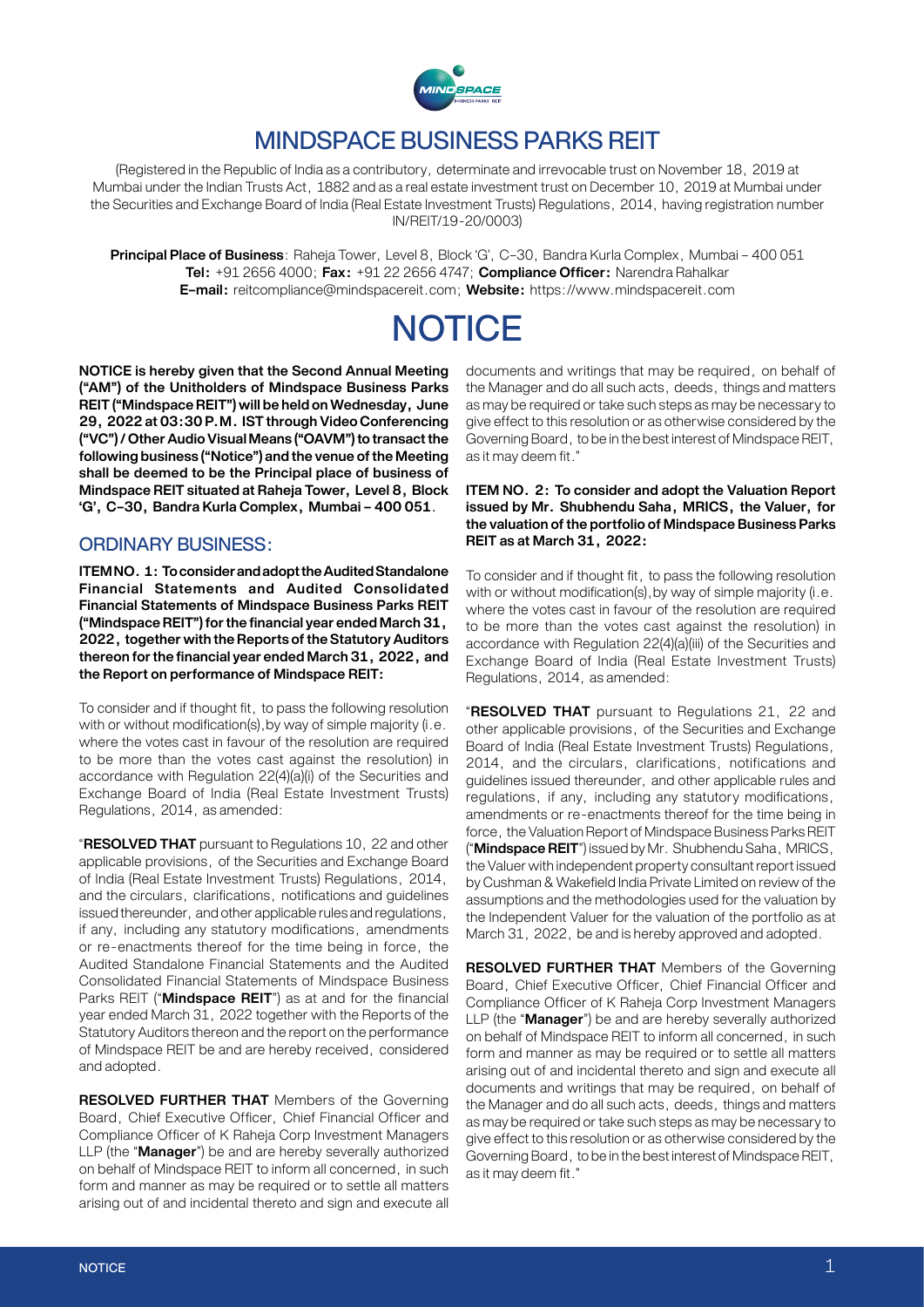#### **ITEM NO. 3: To consider and approve appointment of Statutory Auditors for a term of 5 years i.e. till the financial year ending March 31, 2027:**

To consider and if thought fit, to approve with or without modification(s) the following resolution by way of simple majority (i.e. where the votes cast in favour of the resolution are required to be more than the votes cast against the resolution) in accordance with Regulation 22(4)(a)(ii) of the Securities and Exchange Board of India (Real Estate Investment Trusts) Regulations, 2014, as amended:

"**RESOLVED THAT** pursuant to Regulations 10, 13 and 22 of the Securities and Exchange Board of India (Real Estate Investment Trusts) Regulations, 2014 and the circulars, clarifications, notifications and guidelines issued thereunder (the "**REIT Regulations**"), and other applicable rules and regulations, including any statutory modifications, amendments or re‑ enactments thereof for the time being in force, the Unitholders hereby appoint Deloitte Haskins & Sells LLP, Chartered Accountants, bearing firm registration no. 117366W/W 100018, as the Statutory Auditors of Mindspace Business Parks REIT ("**Mindspace REIT**") in terms of the REIT Regulations for a term of 5 years i.e. till the financial year ending March 31, 2027, at such remuneration as agreed/to be agreed between the Board and the Statutory Auditors of Mindspace REIT.

**RESOLVED FURTHER THAT** Members of the Governing Board, Chief Executive Officer, Chief Financial Officer and Compliance Officer of K Raheja Corp Investment Managers LLP (the "**Manager**") be and are hereby severally authorized on behalf of Mindspace REIT to inform all concerned, in such form and manner as may be required or to settle all matters arising out of and incidental thereto and sign and execute all documents and writings that may be required, on behalf of the Manager and do all such acts, deeds, things and matters as may be required or take such steps as may be necessary to give effect to this resolution or as otherwise considered by the Governing Board, to be in the best interest of Mindspace REIT, as it may deem fit."

#### **ITEM NO. 4: To consider and approve remuneration payable to the members of the Governing Board and Committees:**

To consider and if thought fit, to approve with or without modification(s) the following resolution by way of simple majority (i.e. where the votes cast in favour of the resolution are required to be more than the votes cast against the resolution) in accordance with the applicable Regulation, if any, of the Securities and Exchange Board of India (Real Estate Investment Trusts) Regulations, 2014, as amended:

"**RESOLVED THAT** consent of the Unitholders be and is hereby accorded for payment of remuneration to the Members of the Governing Board and Committees of the K Raheja Corp Investment Managers LLP (the "**Manager**") in form of sitting fees for attending the meetings of the Governing Board and Committees of the Manager in the following manner, from the financial year 2022-23 onwards until revised:

|                                       |             |         | (Per meeting in Rupees)        |                                       |
|---------------------------------------|-------------|---------|--------------------------------|---------------------------------------|
| <b>Type of Meeting</b>                | Chairperson | Members | Threshold (No.<br>of Meetings) | Fees for meetings<br>beyond Threshold |
| Governing Board                       | 200,000     | 150,000 | 6                              | 50,000                                |
| Audit Committee                       | 200,000     | 100,000 | 4                              | 50,000                                |
| Nomination and Remuneration Committee | 200,000     | 100,000 | $\overline{4}$                 | 50,000                                |
| Stakeholders' Relationship Committee  | 200,000     | 100,000 | $\overline{\mathcal{A}}$       | 50,000                                |
| Investment Committee                  | 200,000     | 100,000 | N.A                            | N.A.                                  |

**RESOLVED FURTHER THAT** consent of the Unitholders be and is hereby accorded for payment of commission to the Chairperson of the Governing Board of the Manager at the rate of 0.75% (Zero Point Seven Five only) of the total fee earned by the Manager from Mindspace Business Parks REIT ("**Mindspace REIT**") and its Asset SPVs in each of the financial years, subject to a maximum of ₹45,00,000 (Rupees Forty Five Lakhs Only) per annum, payable on a quarterly basis, for such time till the said remuneration is amended or rescinded with the approval of the Unitholders.

**RESOLVED FURTHER THAT** members of the Governing Board, Chief Executive Officer, Chief Financial Officer and Compliance Officer of Manager be and are hereby severally authorized on behalf of Mindspace REIT to inform all concerned, in such form and manner as may be required or to settle all matters arising out of and incidental thereto and sign and execute all documents and writings that may be required, on behalf of the Manager and do all such acts, deeds, things and matters as may be required or take such steps as may be necessary to give effect to this resolution or as otherwise considered by the Governing Board, to be in the best interest of Mindspace REIT, as it may deem fit."

#### For and on behalf of Mindspace Business Parks REIT (acting through its Manager, K Raheja Corp Investment Managers LLP)

Place: Mumbai **Narendra Rahalkar** Date : May 12, 2022 Compliance Officer

Sd/-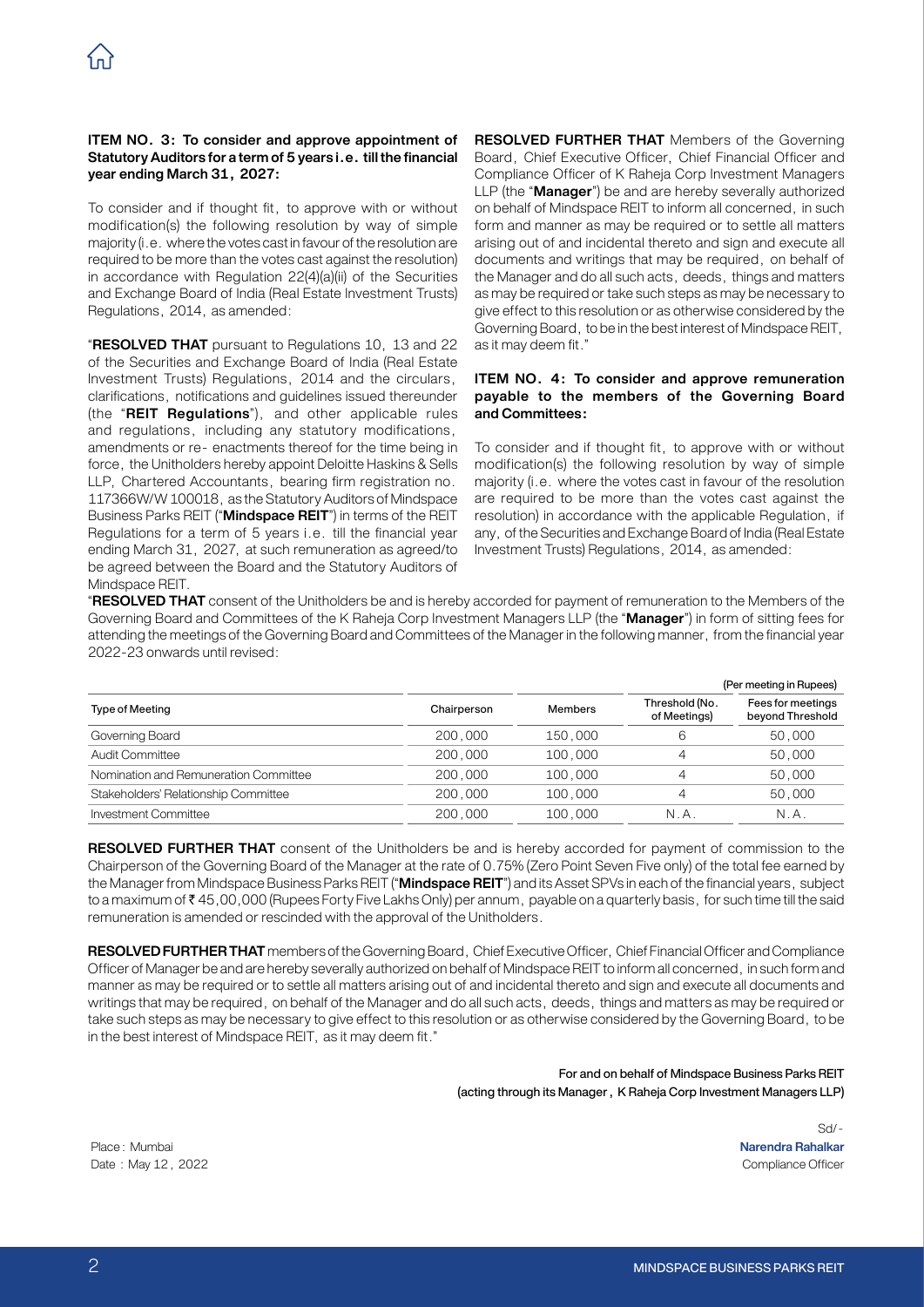## NOTES:

- 1. Pursuant to the circular number SEBI /HO / DDHS/DDHS/ CIR/P/2020/102 dated June 22, 2020 and SEBI/HO/ DDHS/DDHS/CIR/P/2021/21 dated February 26,2021 and SEBI/HO/DDHS/DDHS Div2/P/CIR/2021/697 dated December 22, 2021 issued by the Securities and Exchange Board of India ("**SEBI**"), REITs are allowed to hold the Annual Meeting ("**AM**") through Video Conferencing ("**VC**") / Other Audio Visual Means ("**OAVM**"), without the physical presence of Unitholders at a common venue. Hence, in compliance with the circular, the AM of Mindspace Business Parks REIT ("**Mindspace REIT**") is being held through VC.
- 2. As the AM shall be conducted through VC, the facility for appointment of proxy by the Unitholders is not available for this AM, and hence, the Proxy Form and Attendance Slip including Route Map are not annexed to this Notice.
- 3. Explanatory Statement setting out material facts, relating to ordinary business to be transacted at the AM is provided under **Annexure A**.
- 4. A copy of this notice is available on the website of Mindspace REIT viz. www.mindspacereit.com and on BSE Limited viz. https://www.bseindia.com/ and National Stock Exchange of India Limited viz. https:// www.nseindia.com/.
- 5. The Valuation Report dated May 07, 2022, issued by Mr. Shubhendu Saha, Independent Valuer of Mindspace REIT, for valuation of the portfolio as at March 31, 2022, together with the independent property consultant report issued by Cushman & Wakefield (India) Pvt. Ltd. on review of the assumptions and the methodologies used for the valuation by the Independent Valuer, is available on the website of Mindspace REIT www.mindspacereit. com.
- 6. Relevant documents referred to in the accompanying Notice, if any, are open for inspection by the Unitholders, by mentioning the name, demat account number, e-mail id, mobile number to reitcompliance@mindspacereit. com. The Unitholders can extract a copy of the same.
- 7. The Manager on behalf of Mindspace REIT, is providing a facility to the Unitholders as on the cut-off date, being Wednesday, June 22, 2022, (the "**cut-off date**") to exercise their right to vote by electronic voting systems from a place other than venue of the AM ("**remote e-voting**") on any or all of the items of business specified in the accompanying Notice. Any person who acquires units of Mindspace REIT and becomes a Unitholders of Mindspace REIT after the dispatch of the Notice, and holds units as on the cut-off date, may obtain the user id and password by sending a request at Einward.ris@ kfintech.com or contact M/s. KFin Technologies Limited ("**Kfin**") at toll free number 1800 3094 001. Voting by electronic mode is a convenient means of exercising voting rights and may help to increase the Unitholders' participation in the decision-making process. It may be noted that the remote e-voting facility is optional. Resolutions passed by the Unitholders through remote

e-voting shall be deemed to have been passed as if they have been passed at VC.

8. Following is the mechanism to access remote e-voting for 2<sup>nd</sup> Annual meeting of Mindspace REIT:

#### **a. For individual Unitholders:**

SEBI vide its circular SEBI/HO/CFD/CMD/ CIR/P/2020/242 dated December 09, 2020, has enabled e-voting to all the demat account holders, by way of a single login credential, through their respective demat accounts/ websites of Depositories/ Depository Participants. Accordingly, the individual Unitholders holding the units in their respective demat accounts are required to cast their vote without having to register again with Kfin, thereby facilitating seamless authentication and enhancing ease and convenience of participating in e-voting process. Details of the process and manner of remote e-voting by individual Unitholders are provided under **Annexure B**.

#### **b. For Unitholders other than individual Unitholders:**

The Manager, on behalf of Mindspace REIT, has engaged the services of Kfin for the purpose of providing remote e-voting facility to all Unitholders except individual Unitholders. Details of the process and manner of remote e-voting for Unitholders other than individual Unitholders are provided under **Annexure C**.

- 9. Attendance of the unitholders participating in the AM through VC/OVAM shall be counted for the purpose of reckoning the quorum.
- 10. In case of joint holders attending the AM, the unitholder whose name appears as the first holder in the order of names as per the Register of unitholder will be entitled to vote.
- 11. Unitholders are requested to address all correspondences to the Registrar, KFin Technologies Limited (Unit: Mindspace Business Parks REIT), Selenium Tower B, Plot No. 31-32, Gachibowli, Financial District, Nanakramguda, Hyderabad–500 032, India.
- 12. SEBI has mandated the submission of Permanent Account Number ("**PAN**") by every participant in the securities market. Unitholders are therefore requested to submit their PAN to their depository participants with whom they are maintaining their demat accounts.

## Procedure to raise questions / seek clarifications with respect to annual report and/or the notice:

13. Unitholders and/or participants are allowed to submit questions by writing to Mindspace REIT at reitcompliance@mindspacereit.com from Saturday, June 25, 2022 (09:00 am) to Monday, June 27, 2022 (05:00 p.m.). Such facility shall be for 1000 Unitholders to participate on a first-come-first-served basis. Further, all the members of Sponsor and Sponsor Group, Investment Manager, Axis Trustee Services Limited, members of Governing Board, Key Managerial Personnel, Chairperson of Audit Committee, Stakeholders Relationship Committee, Investment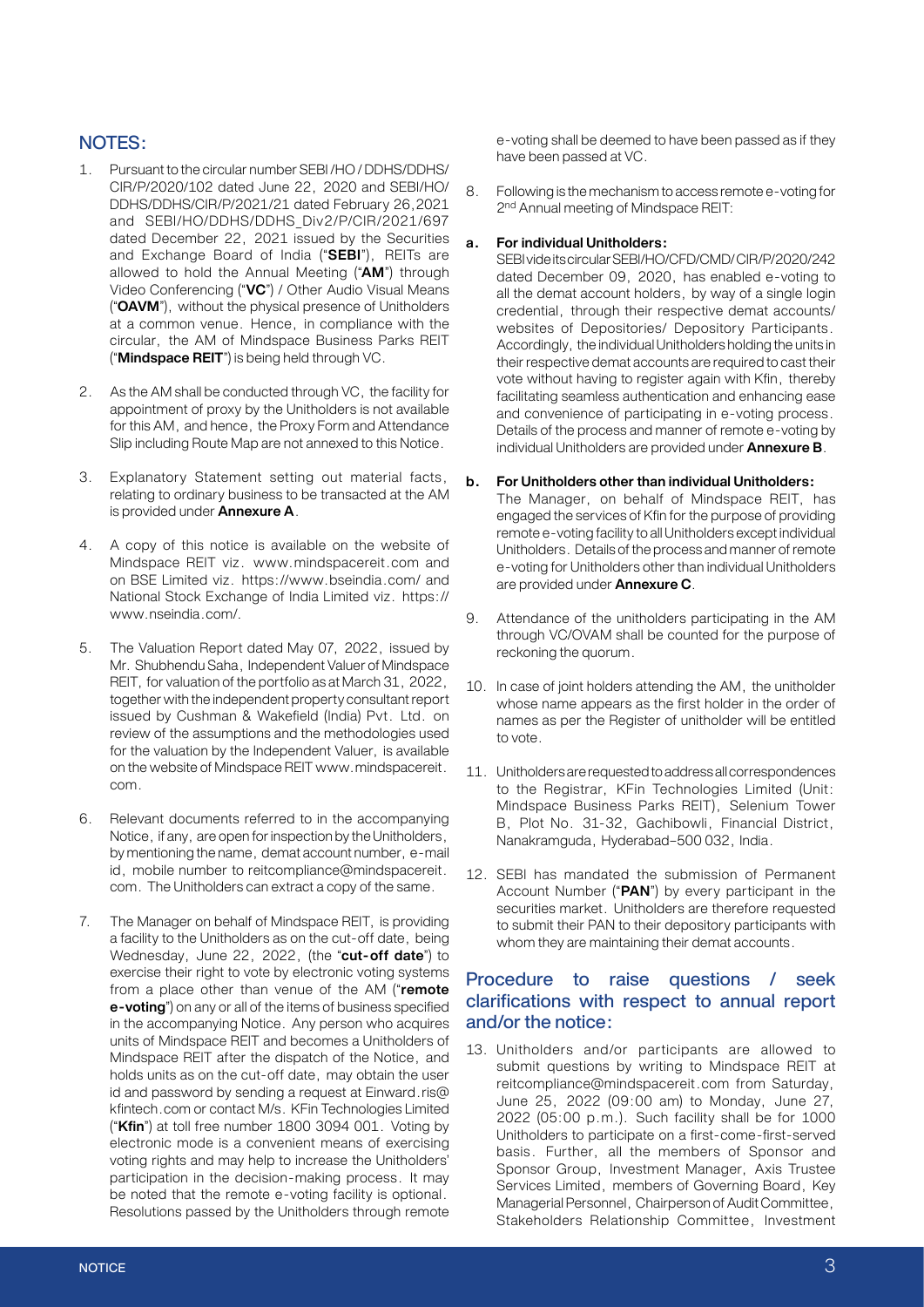Committee, Nomination and Remuneration Committee, Compliance Officer and Auditors of Mindspace REIT shall be allowed to attend the meeting without restriction on account of first-come first- served principle.

## Speaker Registration before AM:

14. Unitholders who would like to express their views or ask questions during the AM may register themselves by logging on to https://emeetings.kfintech.com and clicking on the 'Speaker Registration' tab available on the screen after log in. The Speaker Registration will be open during Saturday, June 25, 2022 (09:00 am) to Monday, June 27, 2022 (05:00 p.m.). Only those Unitholders who are registered as aforesaid will be allowed to express their views or ask questions. Mindspace REIT reserves the right to restrict the number of questions and number of speakers, depending upon availability of time as appropriate for smooth conduct of the AM. Unitholders are requested to wait for their turn to be called during the question answer session.

## Instructions to the unitholders for attending the AM through video conference:

- i. Attending the AM: Unitholders will be provided with a facility to attend the AM through video conferencing platform provided by KFin. Unitholders need to access the same at https://emeetings.kfintech.com/ by using the login credentials (i.e. User ID and password mentioned herewith).
- ii. After logging, click on camera icon appearing against AM event of Mindspace Business Parks REIT can be selected.
- iii. Please note that the Unitholders who do not have the user id and password for e-voting or have forgotten the user id and password may retrieve the same by following the instructions mentioned in the notice and same is mentioned in **Annexure C**.
- iv. The facility for joining the meeting shall be kept open 30 minutes before the time scheduled to start the AM and shall not be closed until the expiry of 15 minutes after such scheduled time.
- v. Unitholders will be required to allow access to the camera, if any, and are requested to use internet with good speed to avoid any disturbance during the meeting.
- vi. Please note that participants accessing the internet via "Mobile Hotspot" may experience audio/video loss due to fluctuation in their respective network. It is therefore recommended to use stable wi-fi or LAN connection to mitigate any kind of aforesaid glitches.

## Annexure A

#### Explanatory Statement

#### Item No: 1

The Governing Board of the Manager, at its meeting held on Thursday, May 12, 2022, has approved the Audited Standalone Financial Statements and the Audited Consolidated Financial Statements of Mindspace REIT for the financial year ended March 31, 2022 together with the report of the Statutory Auditors thereon and the report on the performance of Mindspace REIT.

Pursuant to Regulation 22(4)(a)(i) of the Securities and Exchange Board of India (Real Estate Investment Trusts) Regulations, 2014, including any applicable circulars, notifications, guidelines and clarifications issued thereunder, each as amended from time to time (the "**REIT Regulations**"), the latest annual accounts and performance of Mindspace REIT are required to be received and adopted by the Unitholders in accordance with the REIT Regulations.

None of the members of the Governing Board, Sponsor and Sponsor Group of Mindspace REIT or Key Managerial Personnel, Compliance Officer of the Manager (or their relatives) are interested in the aforesaid resolution.

None of the Key Managerial Personnel or Directors of Axis Trustee Services Limited (the "**Trustee**") or relatives of Key Managerial Personnel or Trustees are interested in the aforesaid resolution.

The Governing Board of the Manager recommends the passing of the Resolution at Item No. 1 by way of simple majority (i.e. where the votes cast in favour of the resolution are required to be more than the votes cast against the resolution).

#### Item No: 2

The Governing Board of the Manager at its meeting held on May 12, 2022 has adopted the Valuation Report dated May 07, 2022 issued by Mr. Shubhendu Saha, Independent Valuer of Mindspace REIT, for valuation of the portfolio as at March 31, 2022, together with the independent property consultant report issued by Cushman & Wakefield (India) Pvt. Ltd. on review of the assumptions and the methodologies used for the valuation by the Independent Valuer.

Pursuant to Regulation 22(4)(a)(iii) of the REIT Regulations, the latest valuation report is required to be considered and adopted by the Unitholders of Mindspace REIT in accordance with the REIT Regulations.

None of the members of the Governing Board, Sponsor and Sponsor Group of Mindspace Business Parks REIT or Key Managerial Personnel, Compliance Officer of the Manager (or their relatives) are interested in the aforesaid resolution.

None of the Key Managerial Personnel or Directors of Axis Trustee Services Limited (the "**Trustee**") or relatives of Key Managerial Personnel or Trustees are interested in the aforesaid resolution.

The Governing Board of the Manager recommends the passing of the Resolution at Item No. 2 by way of simple majority (i.e. where the votes cast in favour of the resolution are required to be more than the votes cast against the resolution).

#### Item No: 3

As per Regulation 10(6) of the REIT Regulations, the manager shall appoint an auditor for a period of not more than five consecutive years. Further, the auditor, not being an individual, may be reappointed for a period of another five consecutive years, subject to approval of unitholders in the annual meeting.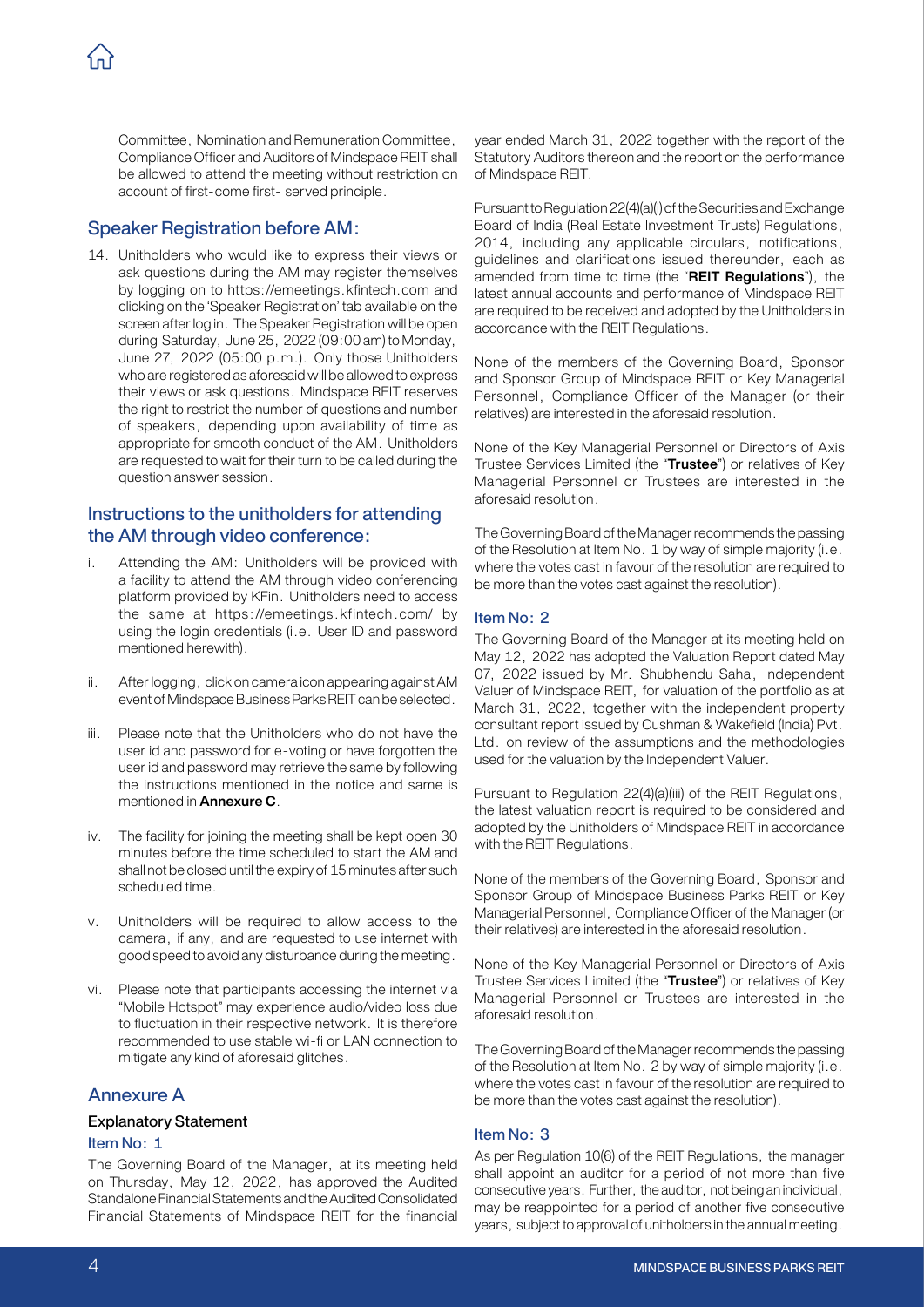The Governing Board has recommended the appointment of Deloitte Haskins & Sells LLP, Chartered Accountants, bearing firm registration no. 117366W/W 100018, as the Statutory Auditors of Mindspace Business Parks REIT for a period of 5 years i.e. till the financial year ending March 31, 2027, at such remuneration as agreed/to be agreed between the Board and the Statutory Auditors of Mindspace REIT

Accordingly, the Unitholders are requested to approve appointment of Deloitte Haskins & Sells LLP as the Statutory Auditors of Mindspace REIT for a period of 5 years i.e. till the financial year ending March 31, 2027, at such remuneration as agreed/to be agreed between the Board and the Statutory Auditors of Mindspace REIT.

None of the members of the Governing Board, Sponsor and Sponsor Group of Mindspace Business Parks REIT or Key Managerial Personnel, Compliance Officer of the Manager (or their relatives) are interested in the aforesaid resolution.

None of the Key Managerial Personnel or Directors of Axis Trustee Services Limited (the "**Trustee**") or relatives of Key Managerial Personnel or Trustees are interested in the aforesaid resolution.

The Governing Board of the Manager recommends the Unitholders to approve Item No. 3 by way of simple majority (i.e. where the votes cast in favour of the resolution are required to be more than the votes cast against the resolution).

#### Item No: 4

The Governing Board at its meetings held on December 24, 2019 had approved payment of remuneration to the members of the Governing Board of the Manager in form of sitting fees for attending the meetings of the Governing Board and Committees of the Manager, in the following manner:

|                                       |             |                | (Per meeting in Rupees)        |                                       |
|---------------------------------------|-------------|----------------|--------------------------------|---------------------------------------|
| Type of Meeting                       | Chairperson | <b>Members</b> | Threshold (No.<br>of Meetings) | Fees for meetings<br>beyond Threshold |
| Governing Board                       | 200,000     | 150,000        | 6                              | 50,000                                |
| Audit Committee                       | 200,000     | 100,000        | 4                              | 50,000                                |
| Nomination and Remuneration Committee | 200,000     | 100,000        | 4                              | 50,000                                |
| Stakeholders' Relationship Committee  | 200,000     | 100,000        | 4                              | 50,000                                |
| Investment Committee                  | 200,000     | 100,000        | N.A                            | N.A.                                  |

The Board had also approved payment of commission to the Chairperson of the Governing Board of the Manager at the rateof 0.75% (zero point seven five only) of the total fee earned by the Manager from Mindspace REIT and its Asset SPVs in each of the financial years, subject to a maximum of ₹ 45,00,000 (Rupees Forty Five Lakhs Only) per annum, payable on a quarterly basis and had resolved that such sitting fees and commission payable to the Chairperson shall be reviewed on an annual basis at the start of every financial year and be revised as may be necessary.

Accordingly, the proposal to approve payment of sitting fees and commission was presented to the Governing Board at its meeting held on May 12, 2022.

However, since all the members of the Governing Board were interested in this matter, the Governing Board elected to seek approval of the Unitholders for continuation of payment of the aforesaid sitting fees and commission for the financial year 2022-23 and thereafter until revised by the Board.

Accordingly, the Unitholders are requested to approve the continuation of payment of the aforesaid remuneration and commission from the financial year 2022-23 and onwards till revised by the Board.

The members of the Governing Board, Sponsor and Sponsor Group of Mindspace Business Parks REIT or their relatives are interested in the aforesaid resolution.

Voting, if any, by the members of the Governing Board, Sponsor and Sponsor Group of Mindspace Business Parks REIT as well as their respective associates on this resolution shall not be considered.

None of the Key Managerial Personnel, Compliance Officer of the Manager and none of the Directors or Key Managerial Personnel of the Trustee or relatives are interested in the aforesaid resolution.

The Governing Board of the Manager recommends the Unitholders to approve Item No. 4 by way of simple majority (i.e. where the votes cast in favour of the resolution are required to be more than the votes cast against the resolution).

#### Annexure B

#### Instructions for remote e-voting for individual Unitholders:

#### A. NSDL:

- 1. User already registered for IDeAS facility:
	- a. Visit URL: https://eservices.nsdl.com
	- b. Click on the "Beneficial Owner" icon under 'IDeAS' section.
	- c. On the new page, enter User ID and Password. Post successful authentication, click on "Access to e-Voting"
	- d. Click on Mindspace Business Parks REIT or Kfin and you will be re-directed to Kfin's website for casting the vote during the
	- e. remote e-voting period.
- 2. User not registered for IDeAS e-Services
	- a. To register click on link: https://eservices.nsdl.com
	- b. Select "Register Online for IDeAS" or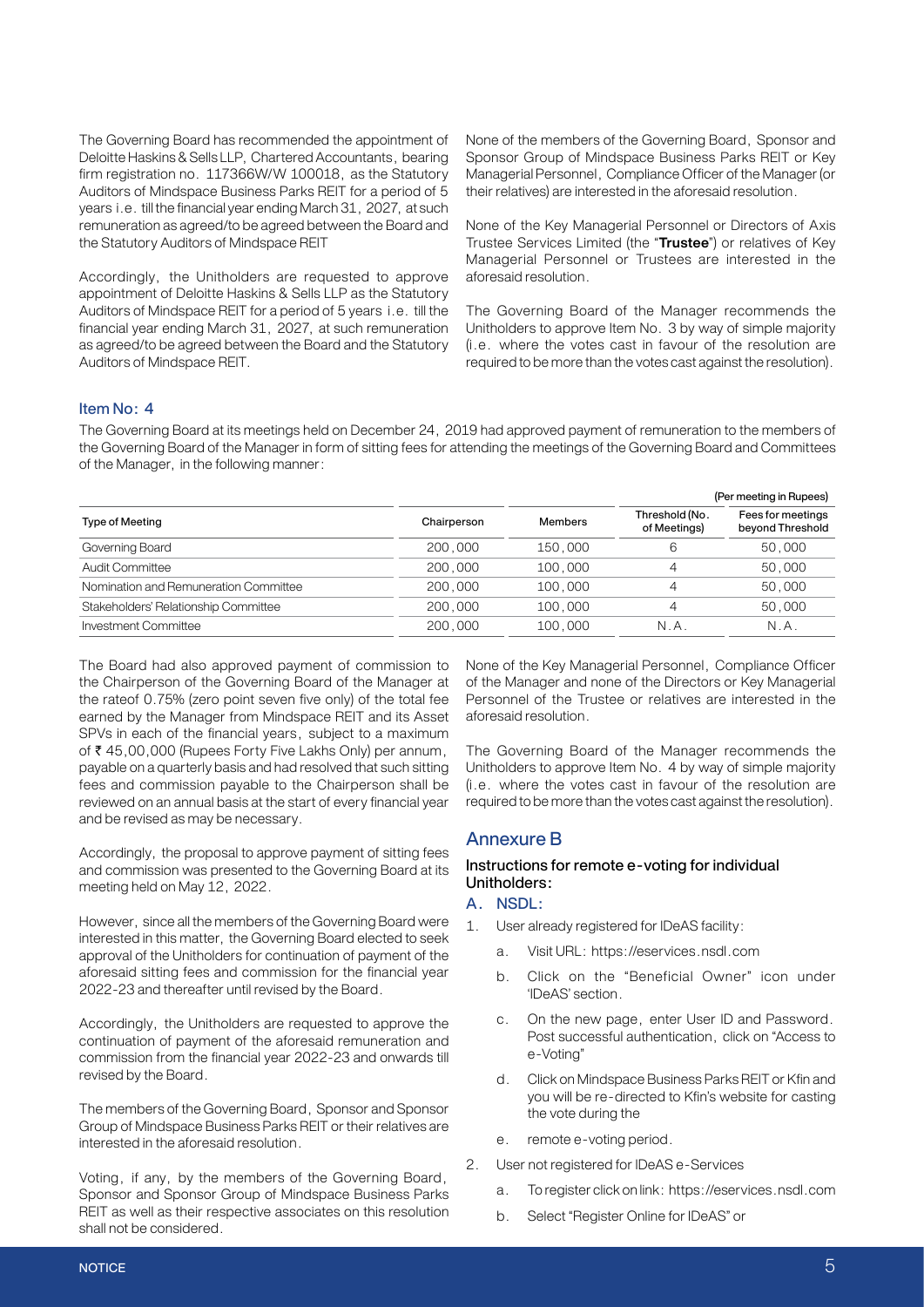click on link: https://eservices.nsdl.com/ SecureWeb/IdeasDirectReg.jsp

- c. Proceed with completing the required fields.
- 3. First time users can visit the e-voting website directly and follow the process below URL:
	- a. https://www.evoting.nsdl.com/
	- b. Click on the icon "Login" which is available under 'Shareholder/ Member' section.
	- c. Enter User ID (i.e. 16-digit demat account number held with NSDL), Password/OTP and a Verification Code as shown on the screen.
	- d. Post successful authentication, you will be redirected to NSDL Depository site wherein you can see e-Voting page.
	- e. Click on Mindspace Business Parks REIT or Kfin's name and you will be redirected to e-Voting service provider website for casting your vote during the remote e-Voting period.

#### B. CDSL

- 1. Existing user who have opted for Easi / Easiest
	- a. Visit URL: https://web.cdslindia.com/myeasi/ home/login or URL: www.cdslindia.com
	- b. Click on New System Myeasi.
	- c. Login with user id and password.
	- d. Option will be made available to reach e-Voting page without any further authentication.
	- e. Click on Kfin's name to cast your vote.
- 2. User not registered for Easi/Easiest
	- a. Option to register is available at https:// web.cdslindia.com/myeasi/Registration/ **EasiRegistration**
	- b. Proceed with completing the required fields.
- 3. First time users can visit the e-voting website directly and follow the process below
	- a. URL: https://www.cdslindia.com/
	- b. Provide demat account number and PAN No.
	- c. System will authenticate user by sending OTP on registered Mobile & e-mail as recorded in the demat account.
	- d. After successful authentication, user will be provided links for the respective ESP where the e-Voting is in progress.
	- e. Click on company name and you will be redirected to e-voting service provider website for casting your vote during the remote e-voting period

#### Login through depository participants:

Individual Unitholders can also login using the login credentials of their demat accounts through their Depository Participant registered with NSDL/CDSL for e-voting facility. Once logged in, Unitholders will be able to see e-voting option. By clicking on e-voting option unitholder will be redirected to NSDL/CDSL Depository site after successful authentication. By clicking on Mindspace Business Parks REIT or Kfin's name, unitholder will be redirected to Kfin's website for casting their vote during the remote e-voting period.

#### Important note:

Unitholders who are unable to retrieve respective user id/ password are advised to use 'Forget User ID' and 'Forget Password' options available at above mentioned websites.

- 1. Unitholders facing any technical issue NSDL: Unitholders facing any technical issue in logging into NSDL website can contact NSDL helpdesk by sending a request at evoting@nsdl.co.in or call at toll free no.: 18001020 990 and 1800 22 44 30.
- 2. Unitholders facing any technical issue CDSL: Unitholders facing any technical issue in logging into CDSL website can contact CDSL helpdesk by sending a request at helpdesk.evoting@cdslindia.com or contact at 022- 23058738 or 22-23058542-43.

#### Annexure C

#### Instructions for Unitholders for remote e-voting for Unitholders other than individual Unitholders:

The Unitholders are provided with the facility to cast their vote remotely on all resolutions set forth in this notice through remote e-voting platform provided by KFin Technologies Limited.

- 1. The remote e-voting facility will be available during the following period:
	- a. Day, date and time of commencement of remote e-voting: Saturday, June 25, 2022 (09:00 a.m.).
	- b. Day, date and time of end of remote e-voting beyond which remote e-voting will not be allowed: Tuesday, June 28, 2022 (05:00 p.m.).

The voting rights of the Unitholders holding units, in respect of e-voting shall be reckoned in proportion to their units in the unit capital as on the cut-off date being Wednesday, June 22, 2022. A person who is not a unitholder as on the cut-off date should treat Notice of this meeting for information purposes only.

2. Mindspace REIT is sending the AM Notice to the Unitholders whose name is recorded as on Friday, May 20, 2022 in the register of Unitholders or in the register of beneficial owners maintained by the depositories alongwith login credentials (i.e. User ID and password) for accessing e-voting and AM through VC facility. Any person who acquires units of Mindspace REIT and becomes unitholder of Mindspace REIT after Friday, May 20, 2022 being the date reckoned for the dispatch of the AM Notice and who holds units as on the cut-off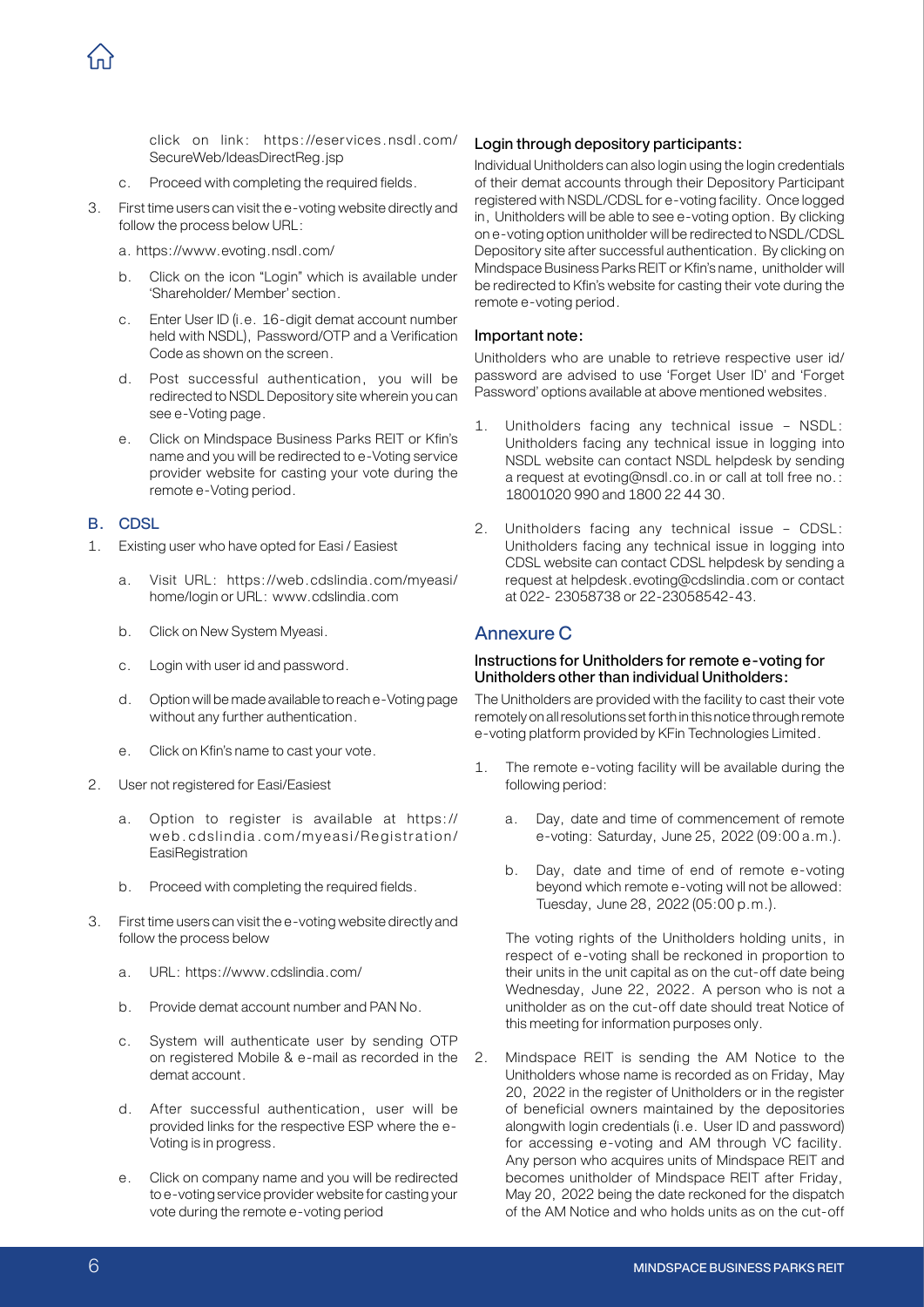date i.e. Wednesday, June 22, 2022, may obtain the login ID and password by sending a request at evoting@ kfintech.com.

- 3. However, if you are already registered with Kfin for remote e-voting then you can use your existing user ID and password for casting your vote. If you forgot your password, you can reset your password by using "**Forgot User Details / Password**" option available on https://evoting.kfintech.com or call Kfin Toll Free No. 1800 3094 001.
- 4. The remote e-voting will not be allowed beyond the aforesaid date and time and the e- voting module shall be disabled by Kfin upon expiry of aforesaid period.
- 5. Details of persons to be contacted for issues relating to e-voting (helpline): Mr S.V.Raju- Corporate Registry, KFin Technologies Limited, Unit: Mindspace REIT, Selenium Tower B, Plot 31-32, Gachibowli, Financial District, Nanakramguda, Hyderabad – 500 032. Contact No. 040-7961 5205, Toll Free No.: 1800 3094 001, E-mail: support. Einward.ris@kfintech.com.
- 6. Details of Scrutinizer: M/s. Makarand M. Joshi & Co. has been appointed as the Scrutinizer to scrutinize the e-voting process in a fair and transparent manner.
- 7. The procedure and instructions for remote e-voting facility are as follows:
	- a. Open your web browser during the remote e-voting period and navigate to 'https://evoting.kfintech. com'.
	- b. Enter the login credentials (i.e. User ID and password mentioned herewith). User ID will be your DP ID and Client ID. However, if you are already registered with KFin for remote e-voting, you can use your existing User ID and password for casting your vote.
	- c. After entering these details appropriately, click on "**LOGIN**".

You will now reach password change menu wherein you are required to mandatorily change your login 8. password. The new password has to be minimum eight characters consisting of at least one upper case (A-Z), one lower case (a-z), one numeric value (0-9) and a special character (like \*, #, @, etc.). The system will prompt you to change your password and update your contact details like mobile number, e-mail ID, etc., on first login. You may also enter a secret question and answer of your choice to retrieve your password in case you forget it. It is strongly recommended that you do not share your password with any other person and that you take utmost care to keep your password confidential.

- d. You need to login again with the new credentials
- e. On successful login, the system will prompt you to select the '**Event**' i.e. Mindspace Business Parks REIT.
- f. On the voting page, enter the number of units (which represents the number of votes) as on the cut-off date i.e. Wednesday, June 22, 2022 under "**FOR/ AGAINST**" or alternatively, you may partially enter any number in "**FOR**" and partially in "**AGAINST**" but the total number in "**FOR/AGAINST**" taken together should not exceed your total unitholding as mentioned herein above.
- g. You may also choose the option "**ABSTAIN**" and if the unitholder does not indicate either "FOR" or "AGAINST" it will be treated as "**ABSTAIN**" and the units held will not be counted under either head.
- h. Unitholders holding multiple demat accounts shall choose the voting process separately for each of the demat accounts.
- i. Voting has to be done for each item of the Notice separately. In case you do not desire to cast your vote on any specific item it will be treated as abstained.
- j. You may then cast your vote by selecting an appropriate option and click on "Submit". A confirmation box will be displayed. Click "**OK**" to confirm else "**CANCEL**" to modify. Once you confirm, you will not be allowed to modify your vote.
- k. During the voting period, Unitholders can login any number of times till they cast their vote on the resolution(s).

Corporate Unitholders intending to participate in the meeting through their authorized representatives are requested to upload duly certified copy of their Board Resolution / Governing Body resolution / Authorization letter, etc. and may send a copy to the Scrutinizer through e-mail at scrutinizer@mmjc.in authorizing their representatives to attend and vote through remote e-voting on their behalf at the said Meeting with a copy to https://evoting.kfintech.com. In case of any queries, you may refer Help & FAQ section of https://evoting. kfintech.com or call Kfin Toll Free No. 1800 3494 001.

- The Scrutinizer's decision on the validity of the vote shall be final.
- 9. Once the vote on a resolution stated in this notice is cast by unitholder through remote e-voting, the unitholder shall not be allowed to change it subsequently and such e-vote shall be treated as final. The Unitholders who have cast their vote by remote e-voting may also attend the AM, however such unitholder shall not be allowed to vote again during the AM.
- 10. The Scrutinizer after scrutinizing the votes cast by remote e-voting and e-voting during the AM will make a consolidated Scrutinizer's Report and submit the same forthwith not later than 48 hours of conclusion of the AM to the Chairperson of the Manager or a person authorized by him in writing, who shall countersign the same.